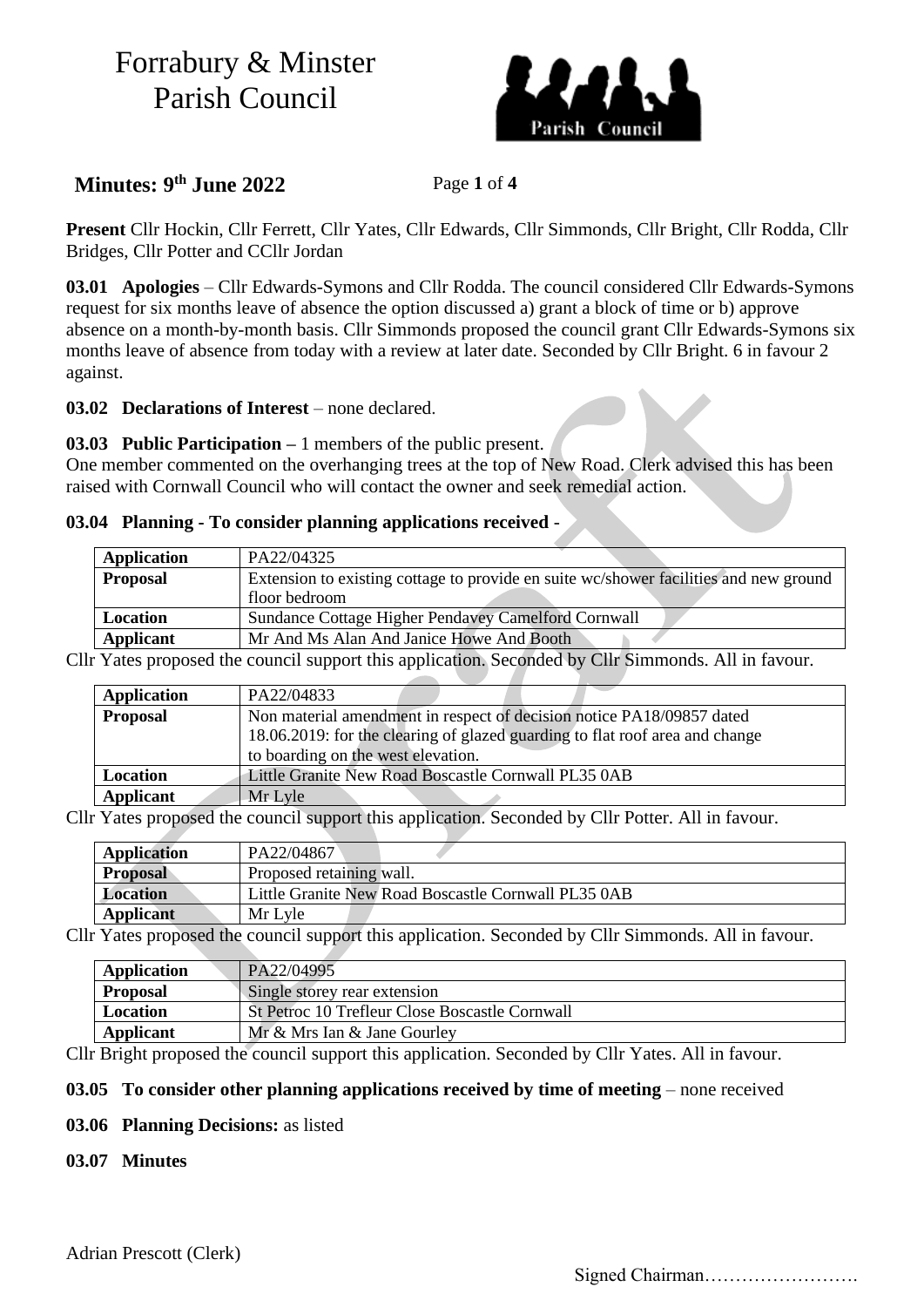

## **Minutes: 9 th June 2022** Page **2** of **4**

Minutes of the meeting held on  $12<sup>th</sup>$  May 2022 –Cllr Simmonds proposed the minutes be accepted as a true record. Seconded by Cllr Yates. All in favour. Cllrs Bright, Bridges and Ferrett abstained not at meeting.

### **03.08 Matters to Report (only) from previous meetings minutes –**

Cllr Yates raised from the previous meeting the option to purchase Play area safety standards and ask if there is an alternative source. Cllr Simmonds advised the relevant standards are in the RoSPA report. Cllr Simmonds reported the work to the Carousel surround has been completed.

| Category       | Sub Category                 | Amount   | For                         |
|----------------|------------------------------|----------|-----------------------------|
| Administration | <b>Staff Costs</b>           | £531.20  | Litter PC $& NT$ (June)     |
| Administration | <b>Staff Costs</b>           | £1072.84 | Salary (May)                |
| Administration | Staff expenses               | £241.84  | Expenses (May)              |
| Project        | Community                    | £228.00  | Portaloos                   |
| Project        | Community                    | £110.00  | <b>National Coast Watch</b> |
| Administration | <b>Environmental Officer</b> | £190.00  | <b>Canine Patrol</b>        |
| Parks etc      | Castle Site Maint.           | £565.00  | Tree felling (castle Site)  |
| Parks etc      | Play Area Maint.             | £96.60   | Play area inspection        |
| Administration | Village Hall Hire            | £14.00   | <b>Hall Hire</b>            |
| Project        | Community                    | £501.60  | Jubilee mugs                |
| Parks          | Open spaces                  | £515.00  | $1st$ Grass verge cut       |
| Administration | <b>Internal Audit</b>        | £744.00  | <b>Internal Auditor</b>     |
| Administration | <b>HMRC</b>                  | £466.79  | Tax & NI                    |
| Parks etc      | General Maint.               | £251.00  | Various works               |

#### **03.09 Finance**

The clerk advised two cheques on behalf of the Jubilee committee for the portaloos and a contribution to the National Coastwatch beacon costs be made from CCllr Jordans grant toward the jubilee events.

Cllr Yates proposed that the council approve the amounts as listed for payment. Seconded by Cllr Bright. All in favour. Cllr Simmonds abstained.

**03.10 Correspondence** – the clerk outlined the significant items of correspondence received, all of which had been copied to councillors.

Clerk advised an email from Heartsafe was received that afternoon needed a response by the end of next week regarding the withdrawal of support for access by Southwest Ambulance Service Trust (SWAST) to the defibrillator opposite the Cobweb. Cllr Potter advised on the locking and operation of the WI defibrillator at the top of the village. The Council agreed to accept from the Heartsafe email option a) to leave the cabinet open and review the defibrillator situation at next meetings.

## **03.11 Reports**

Cornwall Councillors Report – CCllr Jordan reported he had spoken with Scott Mann re lack of dentists in the area. Scott asked him to write to him and Maria Crawford who is the minister. The reply was they would use this to open discussion with the health minister. Following the rave at Davidstow Moor the devolution of powers to local council under the County Deal could include the requirement to licence these types of events thereby giving the authorities power to shut down unlicensed events. Following the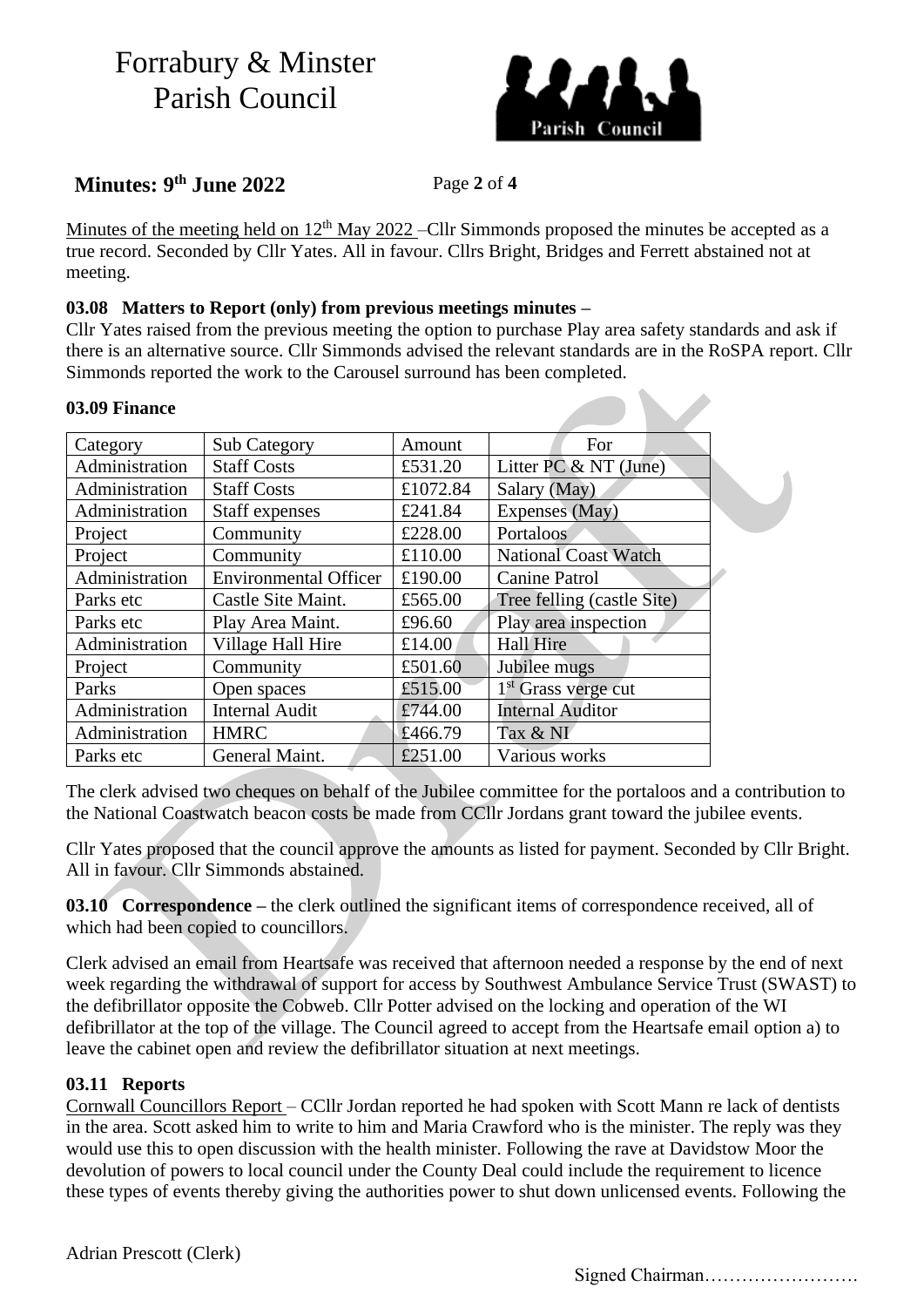

## **Minutes: 9 th June 2022** Page **3** of **4**

illegal rave, the rubbish left must be removed and this requires a waste transport and disposal licence. The woods are likely to be closed for few months. Funding for the Camelford bypass should be forthcoming following approval. It is possible the Community Network Areas are going to be increased in size. The 20mph zones appear to be working.

Chairmans Report – nothing further to report.

Parish Clerk Report – Clerk reported he had completed the Community Infrastructure Levy expression of interest form a copy of which was in councillors' packs. Cllr Bright Proposed the council submit the form. Seconded by Cllr Simmonds. All in favour.

### **03.12 Items from previous meeting**

The Queens Platinum Jubilee Celebrations – Cllr Simmonds stated, "I would like us to record our thanks to the Boscastle Jubilee Events Committee who staged the events, including local volunteers, the National Coastwatch Institution, Boscastle WI, Boscastle School, Forrabury and Minster PCCs, Boscastle Coastguard and several local businesses who sold raffle tickets to help finance the events." The winners of the raffle to light the beacon were Guy Stead and Fiona Brayshaw. Guy said at the time of lighting the beacon "I never win anything, so it came as a complete surprise to hear we had won, we were thrilled. Then standing up on the cliffs with the sun setting on the horizon and lighting the beacon together we recognised this was a once in a lifetime event a great honour."

Cllr Simmonds advised that the Jubilee committee had distributed the commemorative mugs to the school and a few left over, the committee had identified several worthy recipients. Cllr Yates proposed the Jubilee committee distribute the remaining mugs as they see fit so long as the school children and committee members had theirs. Seconded by Cllr Bright. All in favour.

Highways – 20 is Plenty initial indications seem the signs are having the desired effect. The 20mph limit became enforceable of 1st June. CCllr Jordan indicated this was a 12-month trial and if successful would be rolled out across Cornwall. Cllr Yates expressed he did not accept the response form Highways re the number of 20mph repeater signs which clutter the countryside with unnecessary signage.

Highways – Speed Sign - the councillors discussed the possible location of posts onto which the radar activated speed sign could be mounted. There would be one on each entrance road to the village between the 30 or 40mph sign and the 20mph sign. One opposite Penally House, one near Lundy View and one on Tintagel Road near coast guard houses. The chair said he and the clerk would try and arrange to meet highways to determine the best exact location.

Play Area – Cllr Simmonds took the council through the recent RoSPA report. The report is colour coded with green – a problem but not high priority, amber - needs looking at and Red - dangerous. Significant items identified have been addressed or are in the process of been done. There are possibly two items that need replacing the seesaw and a swing.

The council agreed to have a small team of councillors who would report back to council on works required. The team would consist of Cllrs Ferrett, Bridges, Simmonds, and Yates. Cllr Bright proposed the team have authority to spend the playarea maintenance budget. Seconded by Cllr Potter. All in favour. Any capital expenditure would need full council approval based on recommendations of the team. Public Spaces Protection Order – Castle Site - is a dog restriction needed? Cllr Hockin proposed the council have a dog restriction on the Castle Site. Seconded by Cllr Yates. All in favour. Cllr Simmonds proposed the restriction to be dog on leads at all times order. Seconded by Cllr Bright. All in favour.